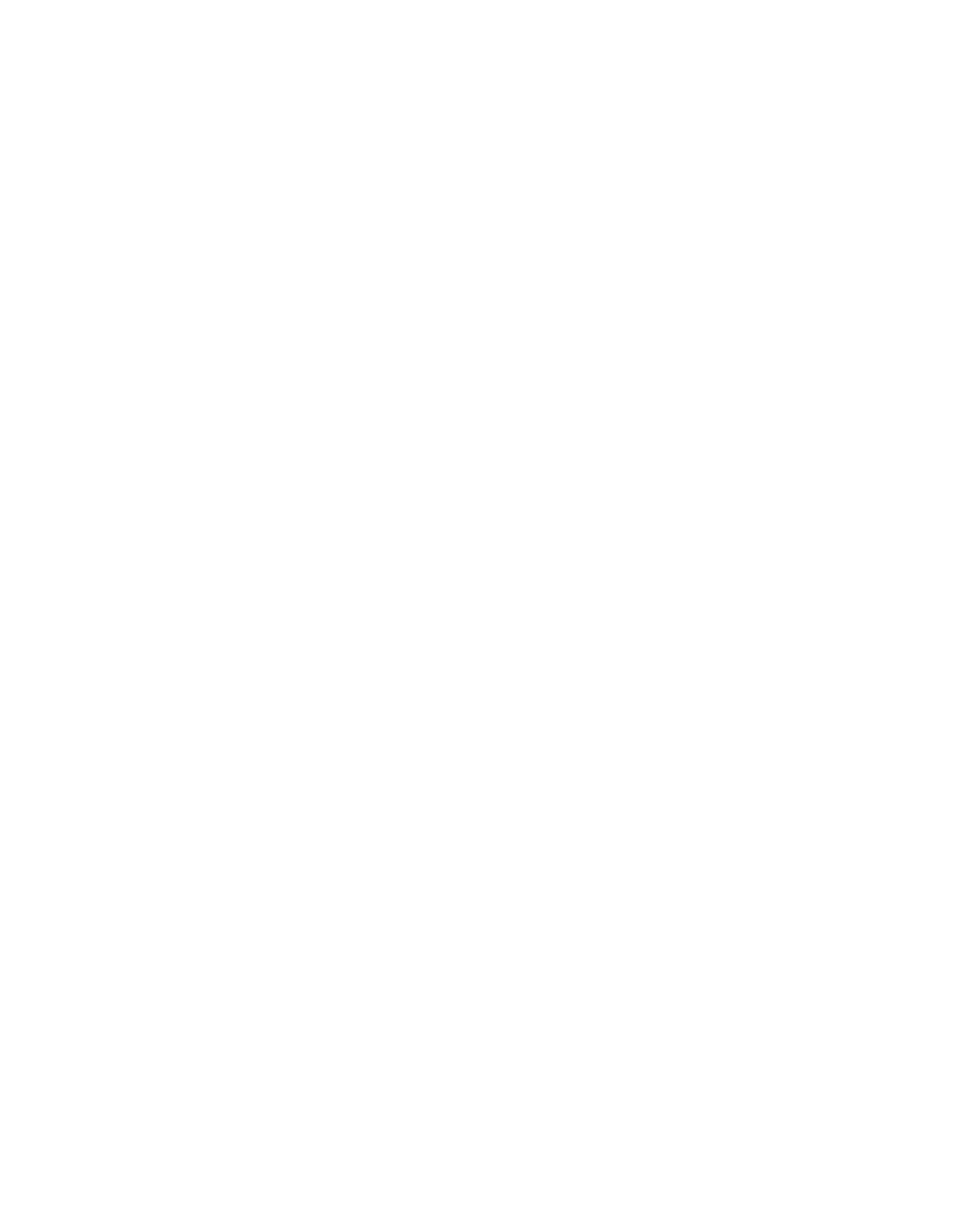## **BURKE, Justice.**

[¶1] Appellant, ORO Management, LLC, ("ORO") filed suit against Appellee, R.C. Mineral & Rock, LLC ("R.C."), seeking to set aside a foreclosure sale. The district court granted summary judgment in favor of R.C. ORO challenges that decision in this appeal. ORO contends that summary judgment was improper because R.C. failed to provide sufficient notice of its intent to foreclose, and because a genuine issue of material fact exists with respect to whether the published notice of foreclosure accurately stated the amount due under the loan. We affirm.

#### *ISSUE*

[¶2] ORO presents a single issue for our review:

Did the district court [err] in granting the Defendant/Appellee's Motion for Summary Judgment?

# *FACTS*

[¶3] Between 2001 and 2003, Richard Mathey invested a total of \$200,000.00 in ORO Management, LLC, and became a member of the LLC along with Zane Pasma, ORO's managing member. After ORO ran into financial difficulties, Richard Mathey and his wife, Randy Mathey, jointly issued a series of three loans to ORO, totaling \$527,125.00, which were secured by mortgages on "all of [ORO's] interest" in property co-owned by ORO and Ron Bixler.

[¶4] In 2005, the property owned by ORO and Mr. Bixler was partitioned following a dispute between those parties. In 2006, Richard Mathey withdrew as a member of ORO with the understanding that his capital contribution would be repaid. In 2007 and 2008, ORO issued four \$50,000 checks to Mr. Mathey. The ledger line on the first check stated, "Richard Mathey . . . 1<sup>st</sup> dissolution installment." The ledger line on the next three checks stated "Partner Equity Pmt – Richard M."

[¶5] In 2010, the Wyoming Secretary of State administratively dissolved ORO, and Richard Mathey resigned as its registered agent. The company remained "inactive" until after initiation of the foreclosure proceedings at issue in this case. In September, 2011, the Matheys assigned their mortgages on the ORO property to Appellee, R.C. Mineral & Rock, LLC. R.C. immediately began the process of foreclosing on the mortgages. R.C. made private arrangements with Mr. Bixler to compensate him for his share of the partitioned property.

[¶6] On September 21, 2011, R.C. sent notice of intent to foreclose via certified mail to ORO in Green River, Wyoming, at the last known address listed with the Wyoming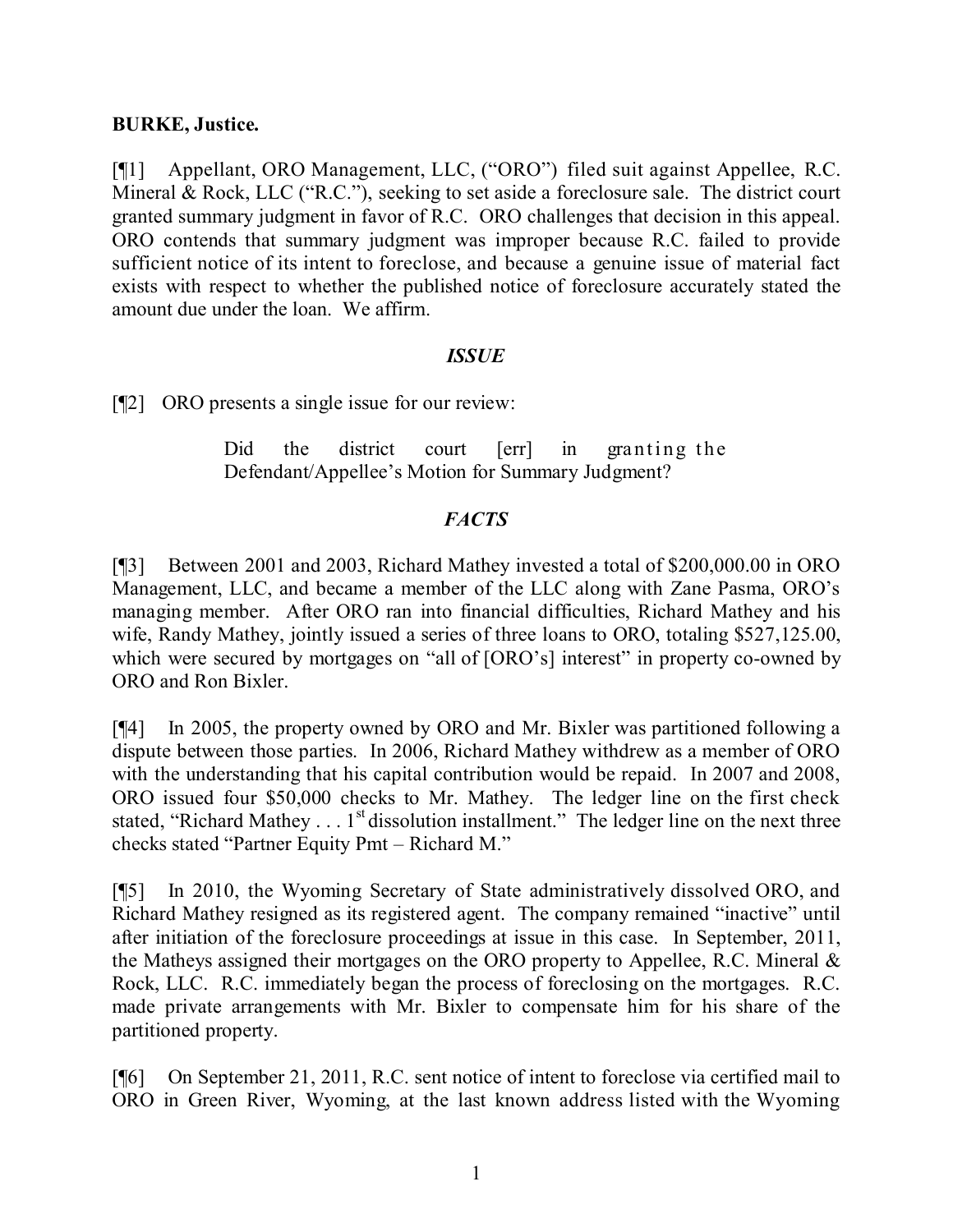Secretary of State. R.C. also sent a courtesy notice to Zane Pasma at his last known address in Sheridan, Montana. However, Mr. Pasma's name was misspelled as "Plazma." The notice sent to ORO was returned and marked "unable to forward, return to sender," and the notice sent to Mr. Pasma was returned as "unclaimed." R.C. sent notice to ORO and Mr. Pasma (as "Plazma") again in October, but those notices were also returned as "unable to forward" and "unclaimed." R.C. did not send notice of the foreclosure to Mr. Bixler.

[¶7] R.C. proceeded to publish notice of the foreclosure for four consecutive weeks in the Lander Journal. A foreclosure sale was held on November 17, 2011, and R.C. purchased the property for \$825,557.78, the amount claimed due on the mortgages. ORO made no attempt to redeem the property following the foreclosure.

[¶8] Prior to expiration of the statutory redemption period, ORO filed suit to set aside the foreclosure, claiming that R.C. failed to comply with Wyo. Stat. Ann. § 34-4-103 because it did not provide sufficient notice of its intent to foreclose to ORO or Zane Pasma, its managing member. In response to R.C.'s motion for summary judgment, ORO asserted that the foreclosure sale should be set aside for the additional reason that Mr. Bixler had not been provided with written notice of R.C.'s intent to foreclose. ORO sought to amend its complaint accordingly. ORO also claimed that the four \$50,000 checks issued to Richard Mathey were intended as mortgage payments, and that, consequently, the published notice of foreclosure overstated the amount owed on the mortgage debt by \$200,000.

[¶9] After holding a hearing on the summary judgment motion, the district court issued an order granting the motion. First, after noting that R.C. had not contended that Mr. Pasma was a record owner of the property, the court determined that Mr. Pasma was not individually entitled to notice of R.C.'s intent to foreclose and that ORO's argument regarding its sufficiency lacked merit. The court also determined that R.C. had complied with the statutory notice requirements with respect to ORO by sending notice via certified mail, return receipt requested, to the most recent corporate address listed with the Wyoming Secretary of State. Next, the court determined, based on an affidavit submitted by Ron Bixler, that Mr. Bixler had actual notice of the foreclosure proceedings. <sup>1</sup> Relying on *Walker v. McAnnany*, 802 P.2d 876, 879 (Wyo. 1990), the court held that strict compliance with the statutory notice requirements is unnecessary when a party has actual notice of an intent to foreclose. Finally, the court found that the checks issued to Richard Mathey unambiguously indicated that they were intended as

 $1$  The court noted that, in light of its conclusion with respect to Ron Bixler's actual notice of the foreclosure sale, ORO's request to amend its complaint to add the claim that the foreclosure should be set aside because R.C. failed to notify Mr. Bixler of the sale did not need to be addressed.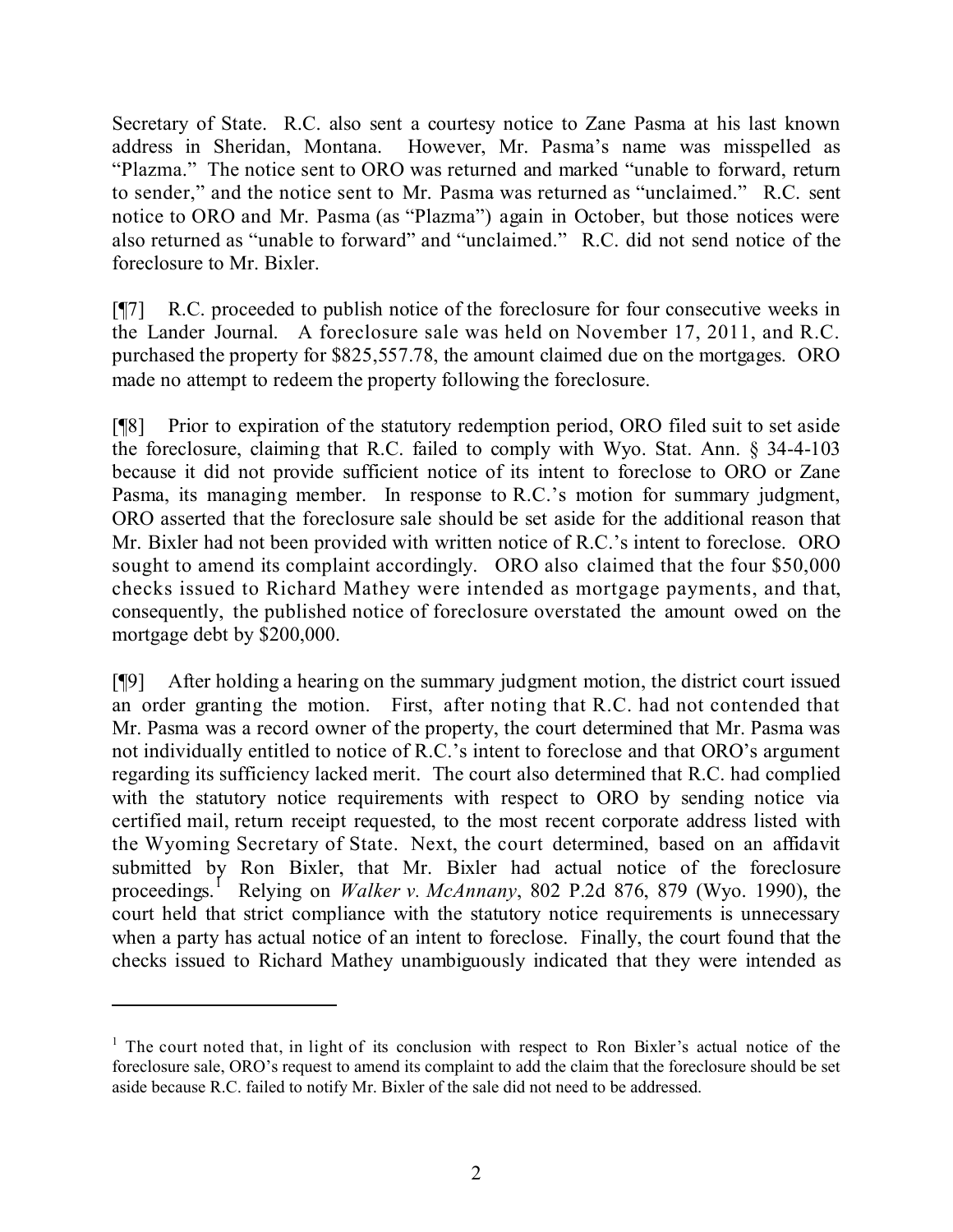reimbursement for Richard Mathey's capital contributions to the LLC, rather than payments towards the Matheys' jointly held mortgages. ORO appeals from the district court's summary judgment order.

#### *STANDARD OF REVIEW*

[¶10] Because summary judgment involves a purely legal determination, we undertake *de novo* review of a trial court's summary judgment decision. *Glenn v. Union Pacific R.R. Co.*, 2008 WY 16, ¶ 6, 176 P.3d 640, 642 (Wyo. 2008).

> Summary judgment is appropriate when there are no genuine issues of material fact and the moving party is entitled to judgment as a matter of law. W.R.C.P. 56(c); *Metz Beverage Co. v. Wyoming Beverages, Inc.*, 2002 WY 21, ¶ 9, 39 P.3d 1051, 1055 (Wyo. 2002). "A genuine issue of material fact exists when a disputed fact, if it were proven, would establish or refute an essential element of a cause of action or a defense that the parties have asserted." *Id.*

*Jacobs Ranch Coal Co. v. Thunder Basin Coal Co., LLC*, 2008 WY 101, ¶ 8, 191 P.3d 125, 128-29 (Wyo. 2008).

## *DISCUSSION*

[¶11] ORO contends the district court erred in granting summary judgment because R.C. failed to send notice of its intent to foreclose to Ron Bixler, a record owner of the property encumbered by the mortgages. <sup>2</sup> Relying on *Ulery-Williams, Inc. v. First Wyo. Bank, N.A.-Laramie*, 748 P.2d 740 (Wyo. 1988), ORO asserts that R.C.'s failure to establish strict compliance with Wyo. Stat. Ann. § 34-4-103 renders the foreclosure sale void. ORO also claims that summary judgment was improper because there is a genuine issue of material fact with respect to whether the payments to Richard Mathey were intended as loan payments, as contended by ORO, or as reimbursement to Mr. Mathey for his capital contributions to the company, as contended by R.C. Ultimately, ORO requests that we reverse the district court's order granting summary judgment, and remand to the district court with instructions that R.C. re-initiate foreclosure proceedings against ORO.

<sup>&</sup>lt;sup>2</sup> ORO has abandoned its claims, asserted below, that Zane Pasma was entitled to notice of the foreclosure, and that R.C. did not provide sufficient notice to ORO.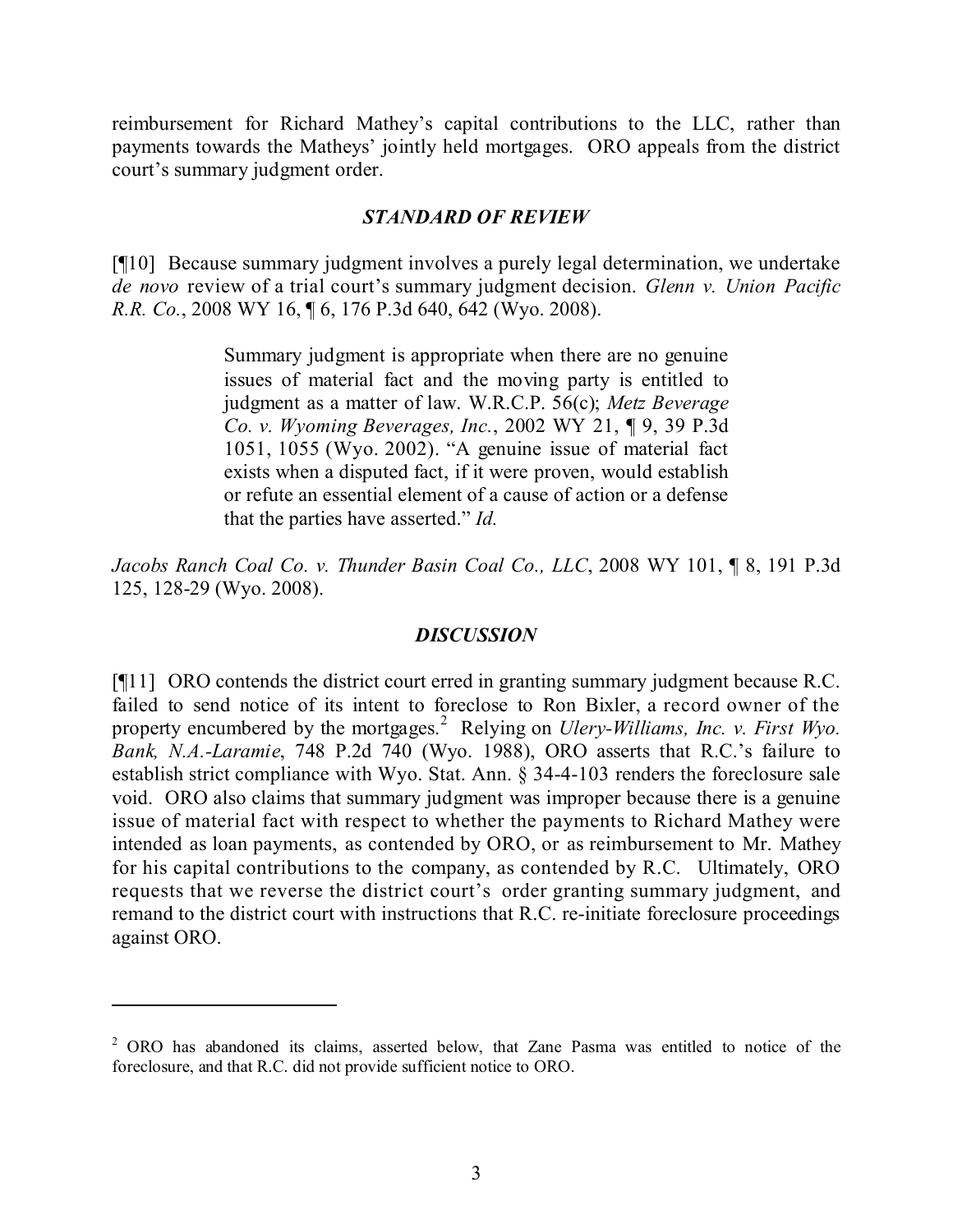[¶12] R.C. contends that failure to provide written notice to Ron Bixler is immaterial because R.C. gave Mr. Bixler actual notice of its intent to foreclose.<sup>3</sup> R.C. also claims there is no genuine issue of material fact with respect to the amount due under the loans to ORO. First, R.C. contends the parole evidence rule bars consideration of evidence extrinsic to the checks issued to Mr. Mathey. Second, R.C. contends that, even if the extrinsic evidence is considered, that evidence does not create a genuine issue of material fact. As discussed below, we agree that R.C.'s failure to send written notice to Mr. Bixler is immaterial in light of the fact that Mr. Bixler had actual notice of R.C.'s intent to foreclose. We also agree that ORO has failed to establish a genuine issue of material fact.

[¶13] The prerequisites to foreclosure are set forth in Wyo. Stat. Ann. § 34-4-103 (LexisNexis 2011). That statute requires notice to be served upon the record owner of the mortgaged property:

## **§ 34-4-103. Prerequisites to foreclosure.**

(a) To entitle any party to give a notice as hereinafter prescribed and to make such foreclosure, it is requisite:

. . .

(iv) That written notice of intent to foreclose the mortgage by advertisement and sale has been served upon the record owner, and the person in possession of the mortgaged premises if different than the record owner, by certified mail with return receipt, mailed to the last known address of the record owner and the

<sup>&</sup>lt;sup>3</sup> R.C. also claims that ORO does not have standing to challenge the foreclosure on the grounds that R.C. did not provide sufficient notice of its intent to foreclose to Mr. Bixler. As we have previously stated, "Standing is a legal concept designed to determine whether a party is sufficiently affected to insure that the court is presented with a justiciable controversy." *Jolley v. State Loan & Inv. Bd.*, 2002 WY 7, ¶ 6, 38 P.3d 1073, 1076 (Wyo. 2002). In order to establish standing, a plaintiff must demonstrate (1) a "concrete and particularized" injury, (2) caused by the conduct complained of, and (3) that "the injury will be redressed by a favorable decision." *Miller v. Wyo. Dep't of Health*, 2012 WY 65, ¶ 18, 275 P.3d 1257, 1261 (Wyo. 2012). R.C. concedes that "ORO has suffered an actual injury by losing its portion of the land at issue in the foreclosure." R.C. then attempts to argue, however, that ORO must demonstrate "third-party standing" because "ORO is attempting to assert a purported violation of W.S. § 34-4-103 on behalf of Mr. Bixler." We do not agree with that proposition. Indeed, ORO asserts that its own interests were harmed by R.C.'s failure to provide written notice to Mr. Bixler. Accordingly, because R.C. has conceded ORO's injury, and because its "third-party standing" analysis is inapposite, we will not address the issue further.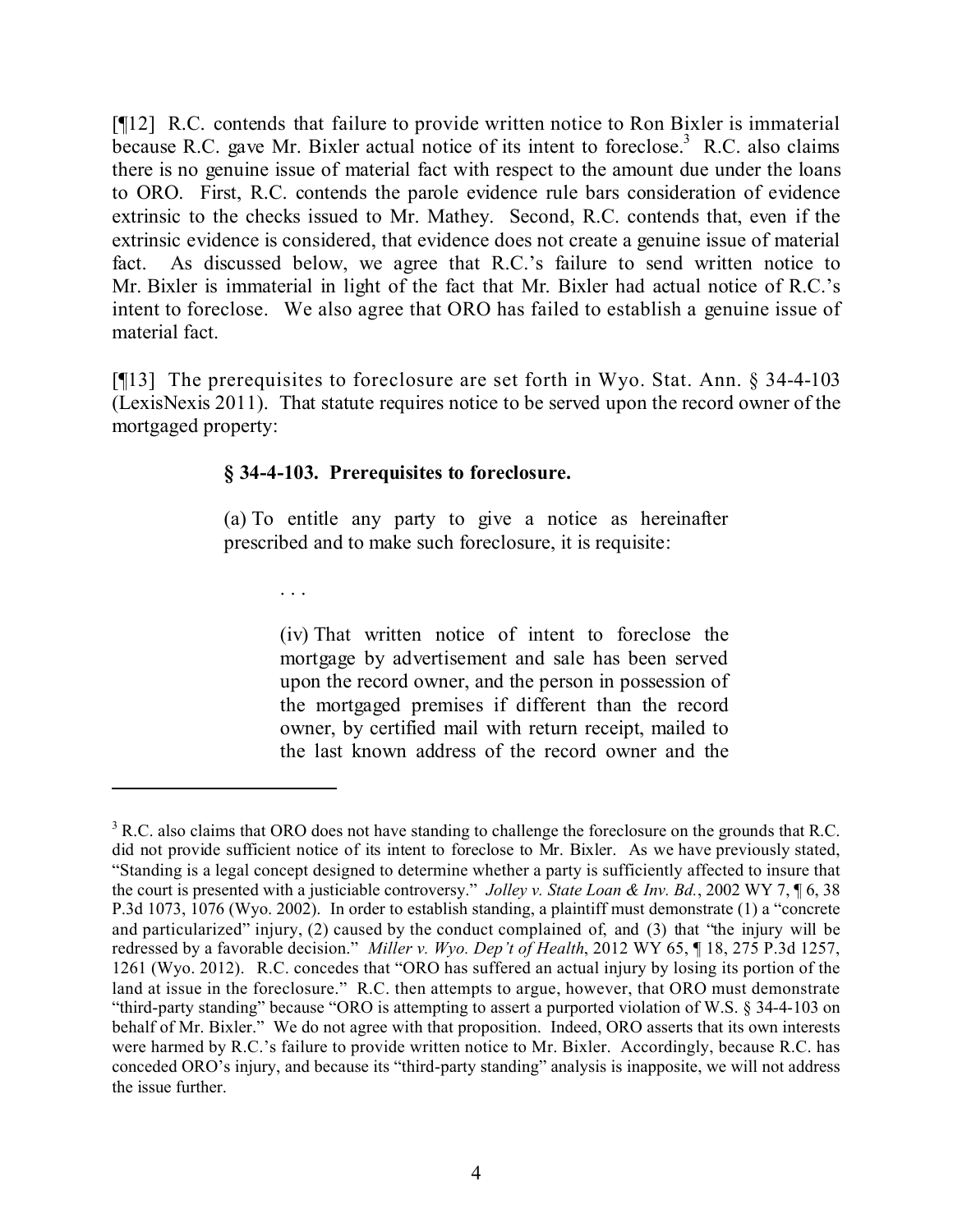person in possession at least ten (10) days before commencement of publication of notice of sale. Proof of compliance with this subsection shall be by affidavit.

[¶14] In *Ulery-Williams*, 748 P.2d at 740-41, notice of intent to foreclose on property owned by Ulery-Williams, Inc. was sent to Earl and Edith Williams, officers of Ulery-Williams, Inc., at their home address. The notice made no reference to the corporation. Ulery-Williams filed an action to quiet its title to the mortgaged property, and the mortgage bank defended the action by asserting that even though notice had been erroneously sent to the Williams in their individual capacities, the corporation had actual notice of the foreclosure proceedings, which was sufficient to satisfy the requirements of Wyo. Stat. Ann. § 34-4-103(a)(iv). The district court agreed and granted summary judgment in favor of the bank after finding that the irregularity in service of the notice did not invalidate the proceedings and that Ulery-Williams, Inc. was properly notified of the intent to foreclose. *Id*. at 741. On appeal, this Court indicated that Wyo. Stat. Ann. § 34- 4-103 requires strict compliance:

> It is the rule in Wyoming that "[m]andatory statutes must be obeyed, and courts have no right to make law contrary to that prescribed by the legislature. *In re Hartt's Estate*, 75 Wyo. 305, 295 P.2d 985 (1956)." *Thomson v. Wyoming In-Stream Flow Committee*, Wyo., 651 P.2d 778, 787 (1982). On their face, the provisions of § 34-4-103, W.S.1977, are mandatory. The nature of a mandatory statute is described appropriately by one text writer in this way:

> > " . . . [B]ut where [the statute] directs acts or proceedings to be done in a certain way and indicates that a compliance with such provisions is essential to the validity of the act or proceeding, or requires some antecedent and prerequisite conditions to exist prior to the exercise of the power, or be performed before certain other powers can be exercised, the statute may be regarded as mandatory." E. Crawford, The Construction of Statutes § 261 at 515 (1940).

In an encyclopedia and in another text, the necessity of strict compliance with a notice requirement is emphasized.

> "Whenever notice is necessary, it must appear that it was served on the proper person, and there must be strict compliance with a statute requiring service on a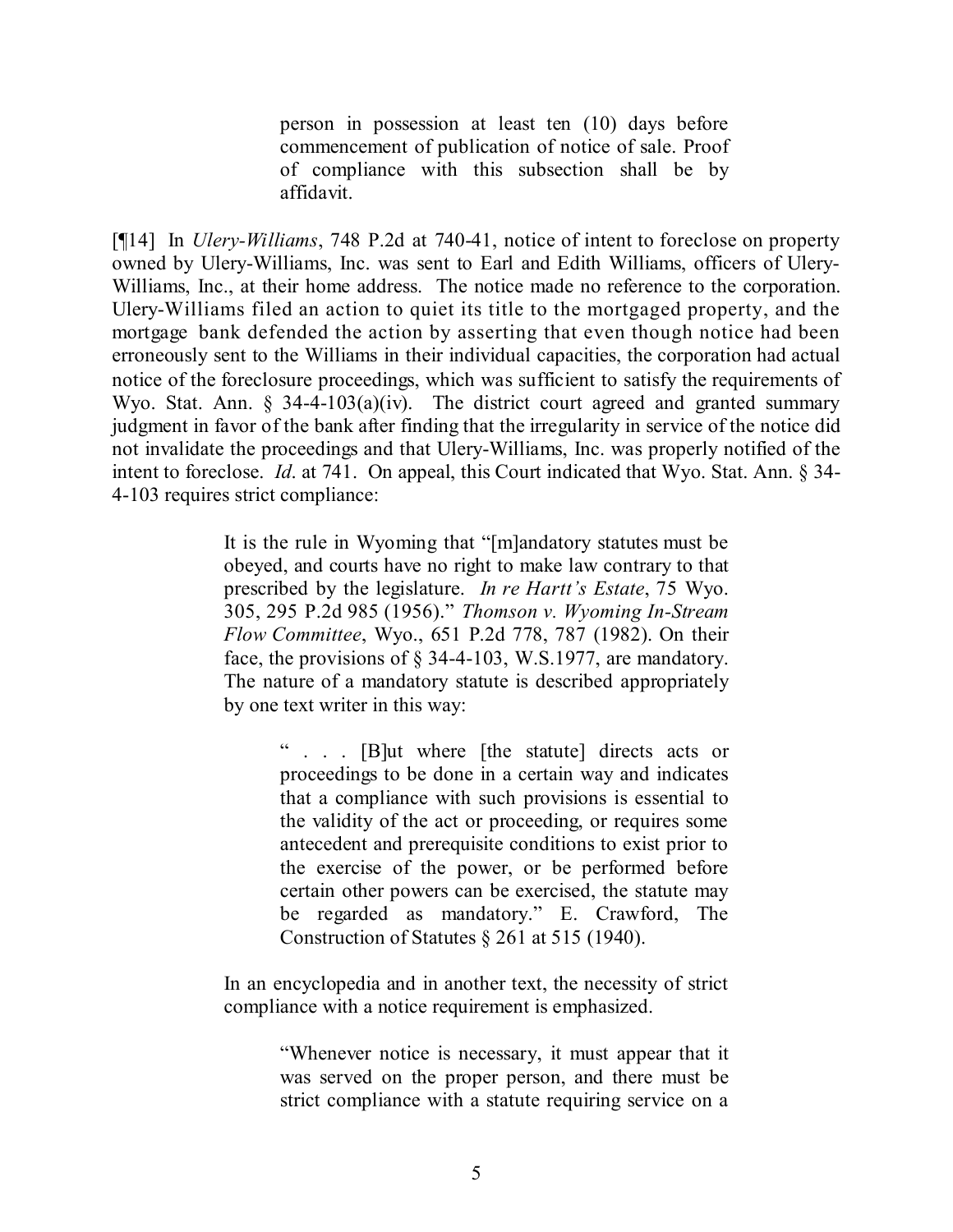particular person, so that service on another person is not sufficient." 66 C.J.S. *Notice* § 18 at 658 (1950).

"It is clear, of course, that there must be strict compliance with a statutory provision designating persons to whom notification is to be given." 1 M. Merrill, Merrill on Notice § 554 at 582 (1952).

*Id.* at 741-42. Ultimately, the Court held that the notice of foreclosure was insufficient: "The actual notice to the Williams, which was not furnished to them as representatives of the corporate appellant, does not suffice to satisfy the statutory requirement." *Id.* at 742. Importantly, however, the Court found the cases cited by the appellee involving actual notice to the mortgagor were distinguishable "because, in those instances, actual notice was acquired by agents of the corporation acting in that capacity." *Id*.

[¶15] The decision in *Ulery-Williams* was distinguished in *Walker*, 802 P.2d 876. In that case, Nauman-Walker, a general partnership consisting of Peter Nauman and Telford Walker, granted a mortgage on property located in Teton County, Wyoming to Betty McAnnany, as security for a loan. After the partnership defaulted on the loan, notice of intent to foreclose by advertisement and sale was sent to the Nauman-Walker partnership and to Peter Nauman and Telford Walker, by certified mail, return receipt requested, at their last known addresses. *Id.* at 877-78. The notice to Mr. Walker was sent to the address listed in a purchase agreement signed by Mr. Walker. It was returned with a notation that Mr. Walker had moved and left no forwarding address. *Id.* at 878. Ms. McAnnany subsequently foreclosed on the property securing her loan, and a deficiency judgment was entered against Mr. Walker. On appeal, we affirmed the deficiency judgment after finding that "the agreement in this case setting out appellant's address as the official address is the one which governs in the disposition in this case" and that Ms. McAnnany was not bound by the address appearing on Mr. Walker's motel registration. *Id.* at 879. We also relied on the fact that Mr. Walker had actual notice of the intent to foreclose:

> Additionally, the record discloses that Nauman sent a copy of the notice he had received to Walker with a note attached inquiring whether Walker had "seen this." Appellant thus had actual notice from his partner.

> There is no provision in W.S. 34-4-103(a)(iv), *supra*, that prohibits actual notice of intent to foreclose other than by mailing to the last known address of the record owner. We find in *Globe Mining Co. v. Anderson*, 78 Wyo. 17, 47, 318

. . .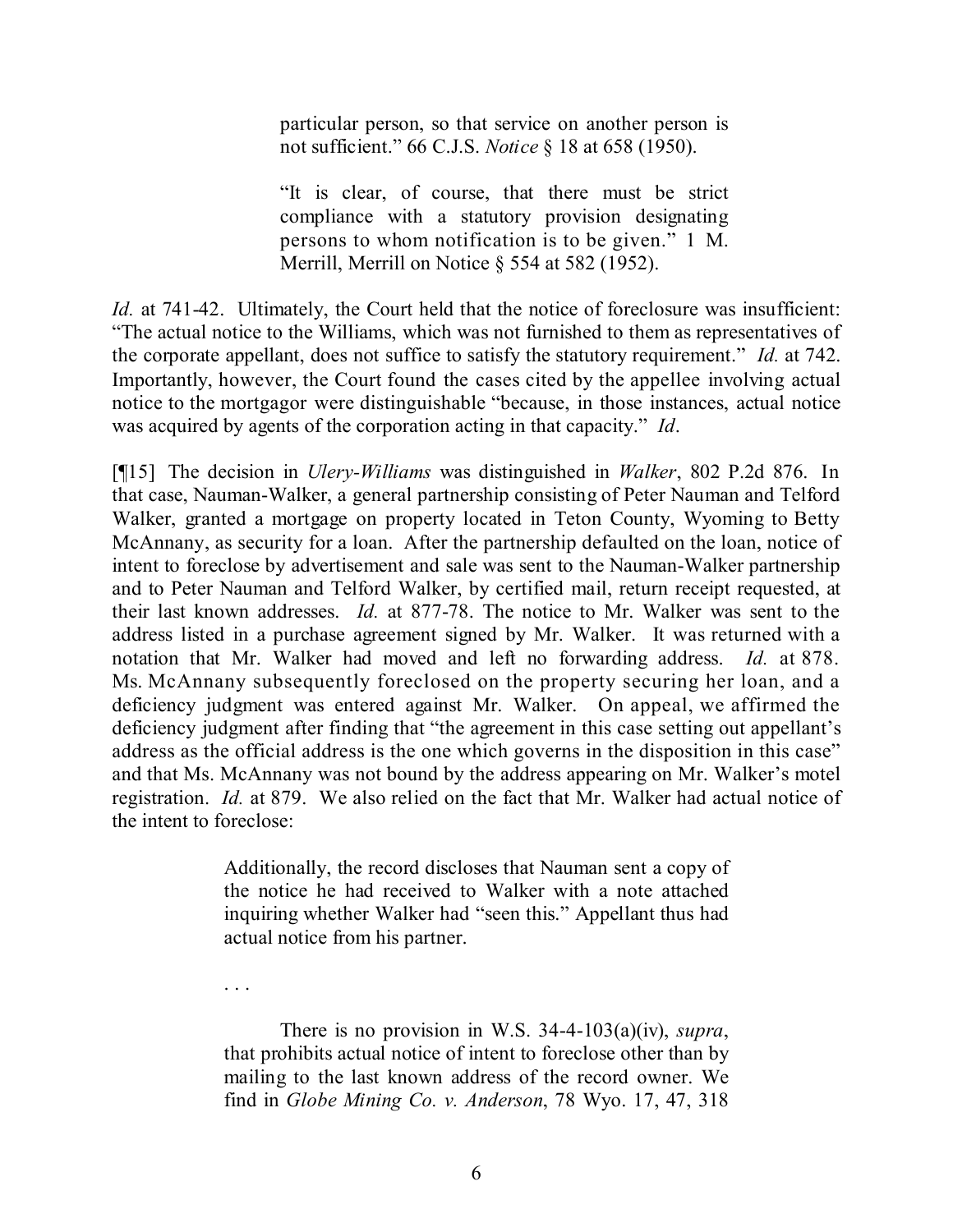P.2d 373, 385 (1957) where it was said that "[d]efendants, having knowledge of . . . claims, will not be heard to raise an imperfect recordation of certificates of location as a defect of which they can take advantage." The court went on to say that where there is an attempt in good faith "to comply with the law, courts are inclined to be liberal in construing his acts so as not to defeat his claim by technical criticism." *See also Western Standard Uranium Company v. Thurston*, 355 P.2d 377, 387 (Wyo. 1960) (quoting *In re Roberts' Estate*, 58 Wyo. 438, 133 P.2d 492, 499 (1943)) where a general rule of statutory construction is discussed wherein it was said that in construing statutes, "'[a] result which is . . . reasonable is sought." It was noted that there was no penalty for failure to abide by the statute.

As we visualize it, the purpose of such notice is to afford mortgagee an opportunity to bring the indebtedness current or take other appropriate action to avoid foreclosure. Even if appellee had a burden of making an extensive search for a different address for appellant, which we do not believe she had, appellant has not shown prejudice by his having actual notice rather than receiving a notice by certified mail. In the case before us, there was no prohibition against appellant having actual notice from his partner of appellee's intent to foreclose her mortgage and there appears no question about the good faith of appellee. Appellant had actual notice. It has been broadly said by the Wyoming Supreme Court that "[t]he law is almost elementary that whatever puts a party on inquiry amounts to 'notice.'" *Rodin v. State ex rel. City of Cheyenne*, 417 P.2d 180, 195 (Wyo. 1966).

*Id.*

[¶16] Based on the foregoing authority, we agree with the district court that "Strict compliance with the notice requirement of W.S. 34-4-103 is unnecessary when a party has actual notice of intent to foreclose." *Ulery-Williams*, 748 P.2d at 742, in distinguishing cases in which agents of the record owner have actual notice of intent to foreclose, suggested that strict compliance with Wyo. Stat. Ann. § 34-4-103 may not be required under all circumstances. That principle was affirmed in *Walker*, 802 P.2d at 879, where this Court held that nothing in Wyo. Stat. Ann. § 34-4-103(a)(iv) "prohibits actual notice of intent to foreclose other than by mailing to the last known address of the record owner." As noted in *Walker*, the purpose of providing notice "is to afford [the] mortgagee an opportunity to bring the indebtedness current or take other appropriate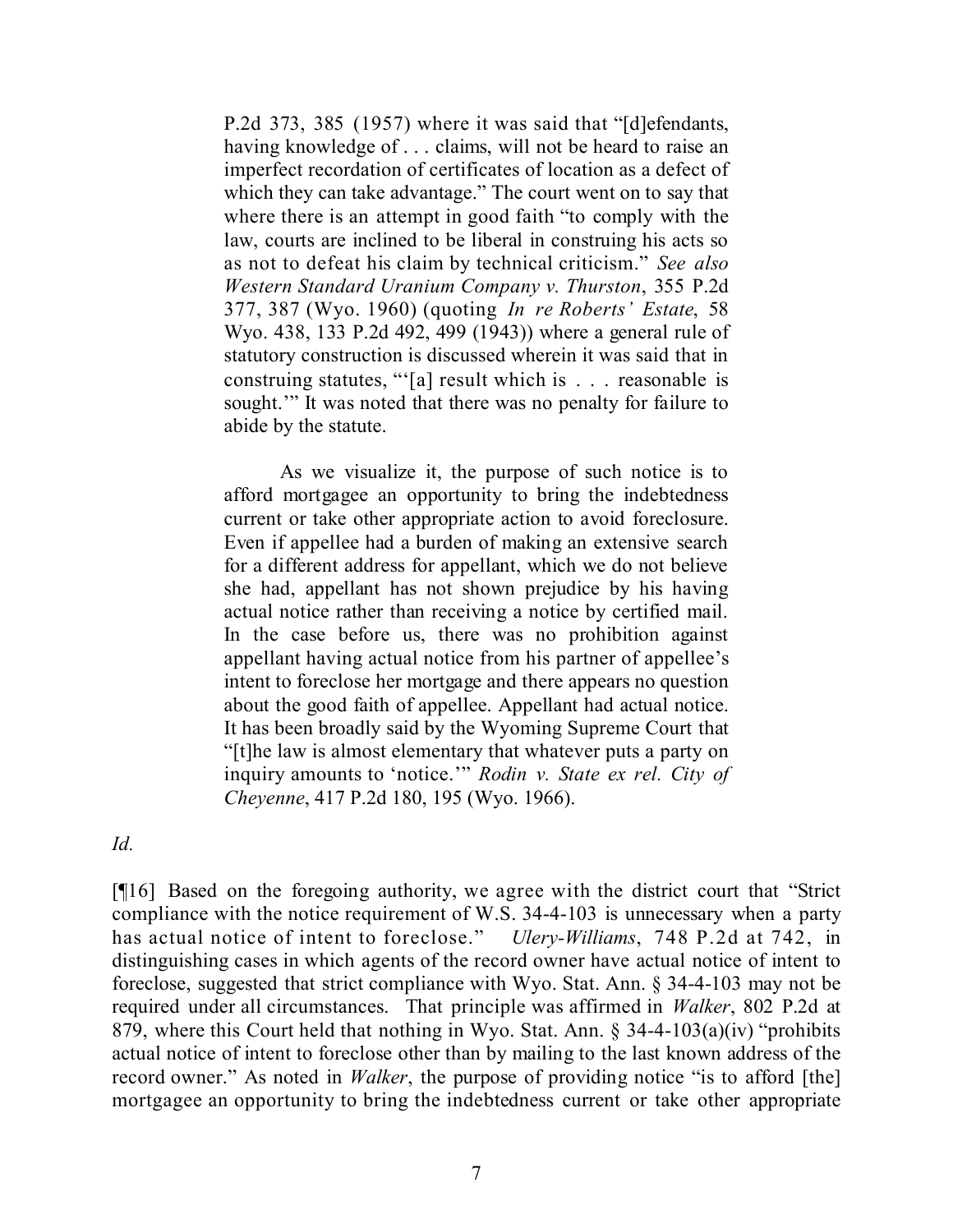action to avoid foreclosure." *Id.* In this case, Mr. Bixler had actual notice of R.C.'s intent to foreclose. Accordingly, we conclude that R.C.'s failure to send written notice of its intent to foreclose to Mr. Bixler does not provide a legal basis to set aside summary judgment.

[¶17] ORO also claims that summary judgment was inappropriate because there was a genuine issue of material fact as to whether the amount of the mortgage was overstated in the notice of intent to foreclose published in the Lander Journal. ORO's claim is based on an assertion, contained in an affidavit submitted by Mr. Pasma, that the four \$50,000 checks issued to Mr. Mathey were intended as payments on the mortgage debt owed to Mr. and Mrs. Mathey. Mr. Pasma's affidavit provides, in relevant part, as follows:

> It is my understanding that those payments were to be applied toward the payment of the debt secured by [the] mortgages referred to above. Mr. Mathey directed the book-keeper for ORO Management, LLC on how to prepare the checks and I signed them. Checks were sent to me in bundles and I signed them and sent them back.

In contending that the statement contained in Mr. Pasma's affidavit creates a genuine issue of material fact, ORO relies on *Peterson v. Johnson*, 46 Wyo. 473, 28 P.2d 487 (1934), a case in which this Court set aside a foreclosure sale on the grounds that the published notice of foreclosure overstated the actual amount due upon the mortgage debt.

[¶18] The district court, in finding that Mr. Pasma's assertion did not create a genuine issue of material fact, distinguished the *Peterson* case in its order granting summary judgment:

> ORO contends that the checks were mortgage payments and that R.C. failed to account for those payments in calculating the amount due under the mortgages. Accordingly, ORO argues that the notice of foreclosure grossly overstated the amount due, which is grounds to set aside the sale pursuant to *Peterson v. Johnson*, 46 Wyo. 473, 28 P.2d 487, 491 (1934). However, that case was significantly different from the case at bar. Unlike the plaintiff in *Peterson*, ORO has made no effort to redeem the subject property, nor has it offered to do so. Further, the court in *Peterson* noted that it did not "hold that it is absolutely necessary to state with certainty the exact amount legally due; for a party under a mistake of law or fact, may honestly claim more than by law he would be entitled to, and if the other party is not shown to be prejudiced thereby, the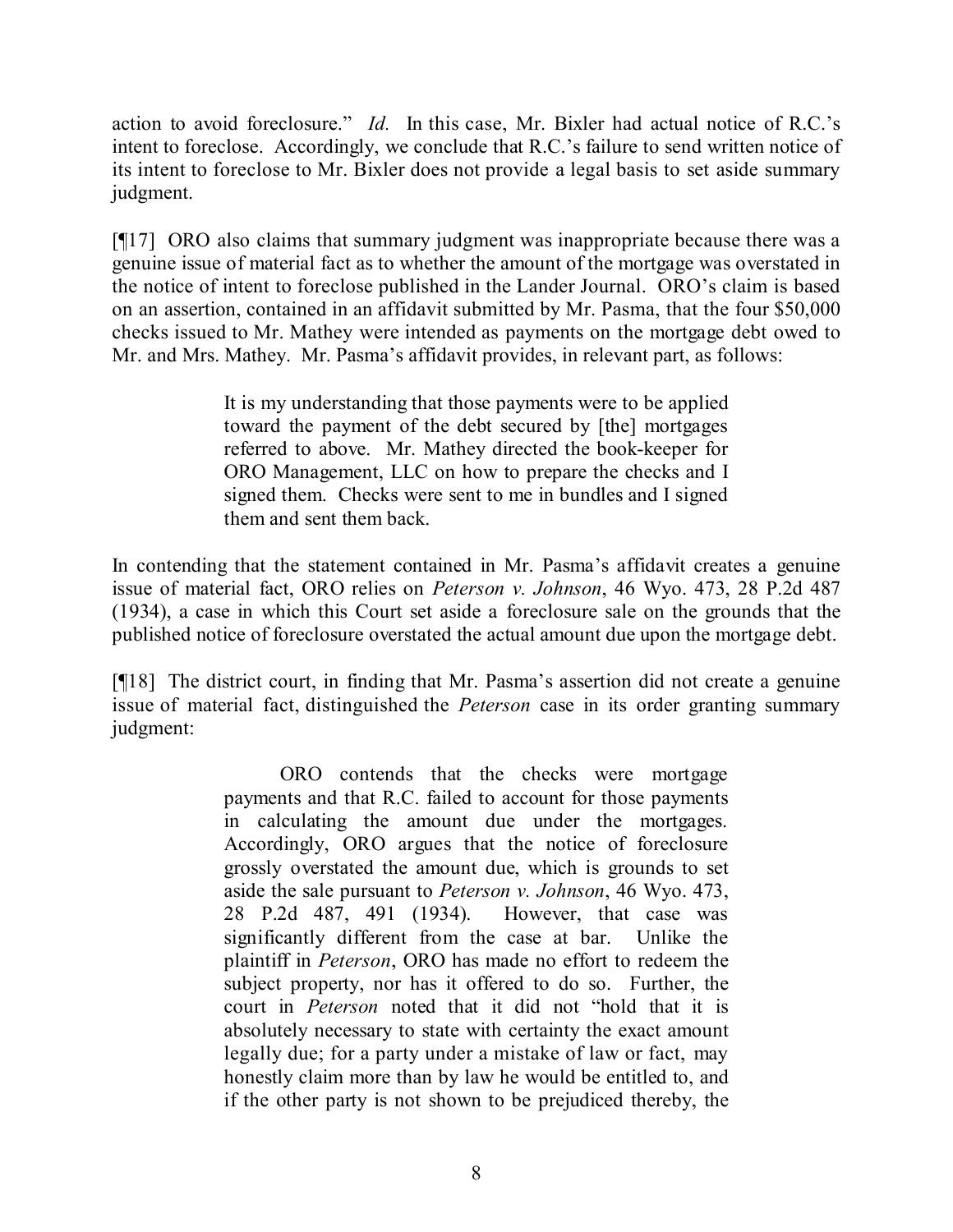sale should not be disturbed." *Id.* ORO's reliance on *Peterson* is misplaced.

The court further concluded that the checks issued to Mr. Mathey were unambiguous, barring consideration of extrinsic evidence to interpret them, because "They were issued by ORO to Richard Mathey, and the ledger line notations clearly indicate that the payments were intended as something other than mortgage payments, to wit, 'partner equity payments' or 'dissolution payments.'" The court determined, however, that even if it was at liberty to consider extrinsic evidence, that evidence did not create a genuine issue of material fact:

> Even if the Court were to conclude that the checks were ambiguous and were to consider the extrinsic evidence submitted by the parties, [] there is no genuine issue of material fact as to whether the checks were intended as mortgage payments. R.C. submits the affidavit of [Richard] Mathey stating that he and Pasma discussed the checks and agreed that they were to be applied to Mathey's unsecured capital contributions to ORO. The checks were issued in 2007 and 2008, after Mathey withdrew from ORO, and the total amount of the payments matches the amount Mathey claims he invested in the company. The checks were made out to Mathey individually, not to the Matheys, who held the mortgages as tenants by the entireties. Aside from the four checks, ORO made no other payments to Mathey or the Matheys, prior to or after Mathey's withdrawal from the company.

> Aside from the assertions set forth in Pasma's affidavit, ORO presents no evidence that the checks were intended as mortgage payments. Pasma states that he lacks extensive formal education and does not understand contracts. He alleges that he "understood" the payments were to be applied toward the mortgages. He also "believe[s]" he made another payment of "approximately" \$57,000.00 to Mathey, which was to be applied to the secured debt; however, ORO provides no documentation of this alleged payment. The party opposing summary judgment "must affirmatively set forth material, specific facts in opposition to a motion for summary judgment, and cannot rely only upon allegations and pleadings . . . , and conclusory statements or mere opinions are insufficient to satisfy the opposing party's burden." *Hatton v. Energy Elec. Co.*, 2006 WY 151, ¶ 9, 148